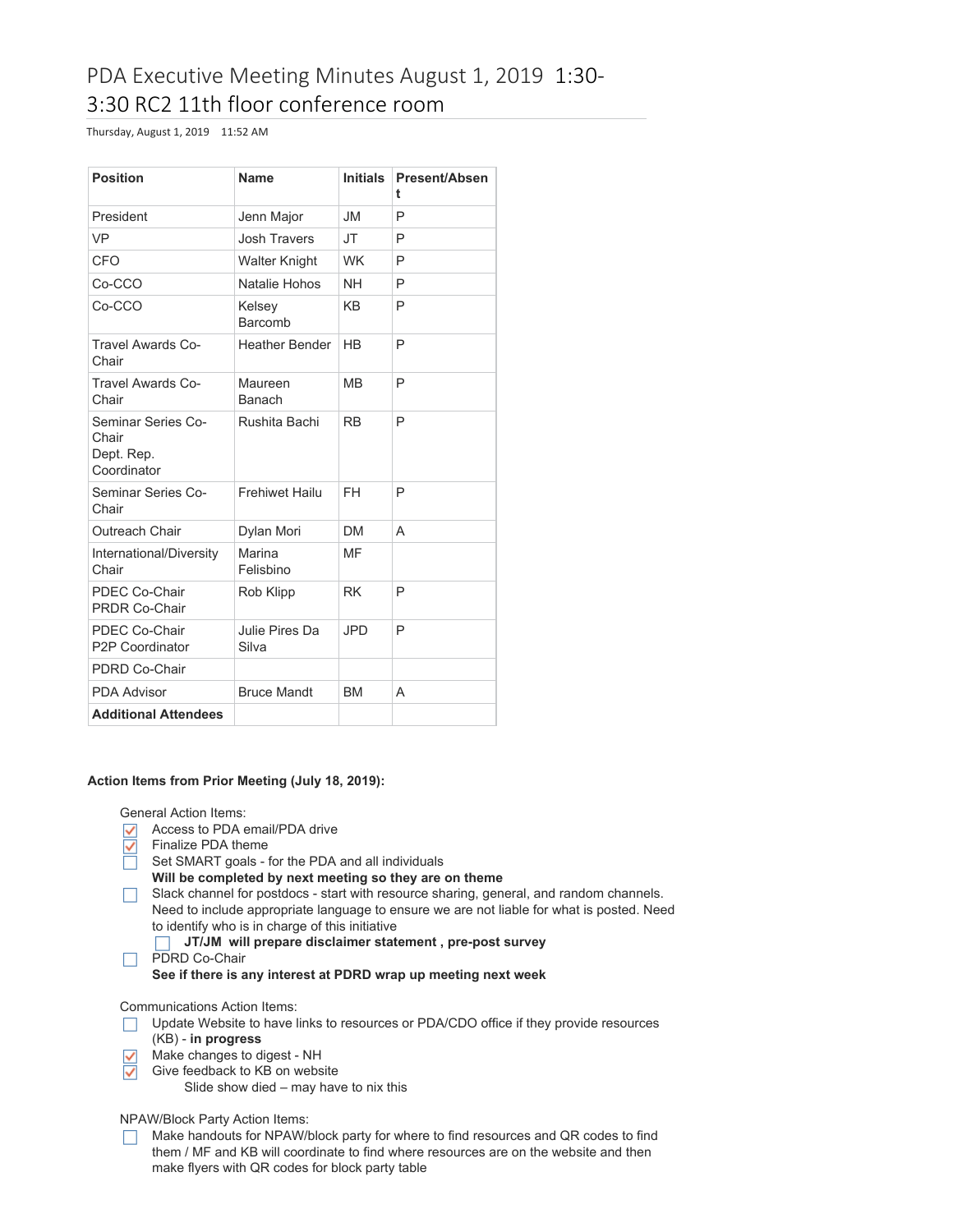# – **KB and MF will take lead on**

- $\sqrt{\phantom{a}}$  JM book table for block party
- Reach out to project bridge to see if they are using their tent for the block party if not will use NH tent
	- **– NH ask Erin**
- $\Box$  Order pens and stickers
- **- Heather will order**
- Make SWAG inventory
	- **JT/JM will make inventory**
- JM create sign up sheet for block party with at least 2 people there at all times
- **In progress**
- Come up with questions/prizes for wheel **In progress**

Engagement Action Items:

- RK and JDP finalize dates for coffee hour moving forward
- RK and JDP finalize dates for happy hour moving forward  $\checkmark$

Travel Awards Action Items:

- $\triangledown$  WK follow up with getting rubric the same for reviewers and postdocs and getting it on website – **have new chairs do this**
- $\triangledown$  BM and HB will decide what to do about providing feedback in the future

# **Meeting Agenda/Minutes:**

1. New theme for this year is: …… **"Advocacy" as theme, "Building a stronger postdoc community" as tagline**

- a. JM after our vote we are split half for advocacy, half for community, and 1 for resilience
	- i. JT can we put community and advocacy together? Can we pick a one word theme and incorporate the other into our tag line.
	- ii. WK for our NPAW activities will we make any changes based on our theme?
	- iii. JM everything doesn't need to be to theme, but we want to try to stay on theme. At the block party have surveys right there – on clipboard's to see what things/events postdocs want – try to get better audience. If we want to advocate for anything we need support - survey/petitions can show this, then we need research of how others are already doing and then put a report/proposal together.
	- iv. MF I think we def need a survey with options if our first choice isnt feasible we would have a list to move on through to actually get it done.
	- v. JM –try to ask what people want and be more active in recruiting people too.
	- **vi. All – lets go with "Advocacy" as theme, "Building a stronger postdoc**
		- **community" as tagline**
- 2. Brainstorm ideas which go with theme

# NPAW:

- a. Decide on which events to host/which days
	- i. Ideas JM
		- 1. Happy Hour
		- 2. Networking event
		- 3. Day of Service
		- 4. Coffee Hour
		- 5. Headshots
		- 6. Professional development
		- 7. Career panel
		- 8. Seminar
		- 9. Scavenger hunt
		- 10. Exercise class
		- 11. Trivia night
		- 12. Block party is wends
		- 13. Family friendly event (lower percent of people wanting this based on survey JM)
- JM need to plan these now and if its anything with external people should be done yesterday. In the survey – one of the biggest thing that came up is professional development – advocating what people want.
- MF good idea to have a workshop networking, career searching. Postdocs don't take advantage of these resources – may help them understand what we have here.
- JM
	- Block party in on Wends 11-2 pm (10:30-2:30)
		- Add trivia for wends night?
			- KB will talk to trivia guy next week shouldn't be a problem. Reserve 2- 3 tables.
			- NH can we find out how far in advance to reserve tables and do RSVP
			- JM –Do we need to know who is going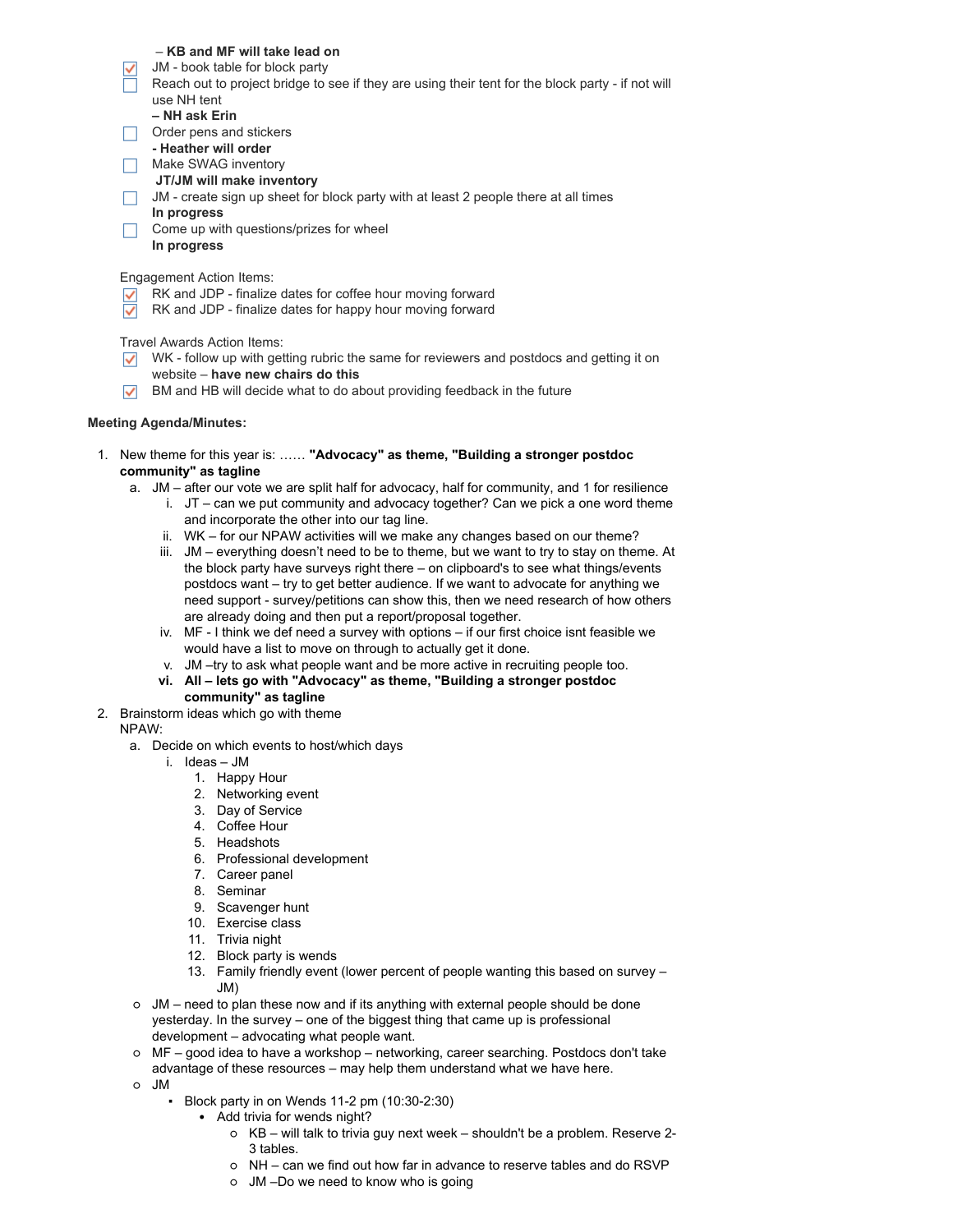- $\circ$  KB no limit but 6 is a good size
- RB happy hour how many do we reserve
- JT- 15 people
- KB trivia starts at 630 on other side of bar, usually about 2 hours long.
- MF people don't go to events that are late want to go home. RSVP is important.
- NH we can assign groups too with a RSVP
- JM what if we incorporate happy hour then trivia
- All great idea!
- Happy hour 5:30 6:30?
- JM should get similar attendance at normal happy hour.
- JM need Bruce's input if we want to use our alcohol funds. Can be used for PDRD or another event. If we do this happy will likely not do one with AIA on thurs.
- Professional development workshop
	- JM need to know what day talk with Bruce
	- RK it would be nice if we had a drop spot to drop off resume to get feedback – have the resume workshop first and then have the drop off to get feedback on it that week.
	- JM Walter what were funds NPAW last year
	- WK we spent \$1466 on NPAW, \$544 was massages we have a lot to play with since we are not doing these, other big items \$284 stress, \$554 ice cream
	- JM is there a separate SWAG budget?
	- WK looks like we just used NPAW money last year
	- JM need pens and stickers everything else we have lots of, Can we get a new sticker design.
	- WK no expensive SWAG and massages about \$800 to play with, we spent \$350 on science lounge tickets.
	- WK budget:
		- \$6000 no PDRD included or travel awards
			- NPAW
				- \$554 for ice cream
				- \$Networking lunch
				- Coffee hour \$50/montn and same for happy hour, P2P
				- \$20/month all social \$1500/year
				- NPAW ~\$2000 per year
				- SWAG \$500
				- Townhall \$500
				- SITN \$100
				- Young hands in Sci \$500
				- Sci lounge \$350
	- JM we have \$\$ for someone to look at resumes. Can spend \$2000 on NPAW. Alcohol funds separate speedtype – need to look into this. Cedar creek liekly wont have a flat rate
		- $o$  RB can we ask a way to do this
		- JM can we sent a max budget and sent price \$ limit for person.
		- RB well drinks pretty cheap
		- $\circ$  KB may be able to do pitchers
	- JM is it happy hour or at trivia who gets drinks. will work out details.
- JM no to: family event, no day of service (JM lets push for this during university day of service), exercise class, no seminar
- MF seminar is maybe less interest than career panel / professional development
- RK coffee hours and happy hours happy hours to the second thurs with a few caveots, move coffee hour to 4<sup>th</sup> wends of the month (tues and thurs are not good for organizers). Sept NPAW and November 1<sup>st</sup> thurs for happy hour, 3<sup>rd</sup> wends for happy hour. Other than that it will be happy hour second thurs and coffee hour on  $4<sup>th</sup>$  wends. NPAW week – lets do Tues morning

# **NPAW Day Activities**

- Monday
	- Lunch professional workshop cover lunch and RSVP ahead of time. Assuming Bruce can find people to run it. - Resume/CV workshop with CV drop off all week  $\blacksquare$  Who is in charge: JM – will talk to Bruce
- Tues
	- Coffee hour 9:30 to 11:00
		- Who is in charge: JPD and RK
		- Resources present too have them mingle.
			- Have some folow up people from PDRD and new ones too (JM)
			- All pitch in for a resource, list of PDRD people we will give JDP and RK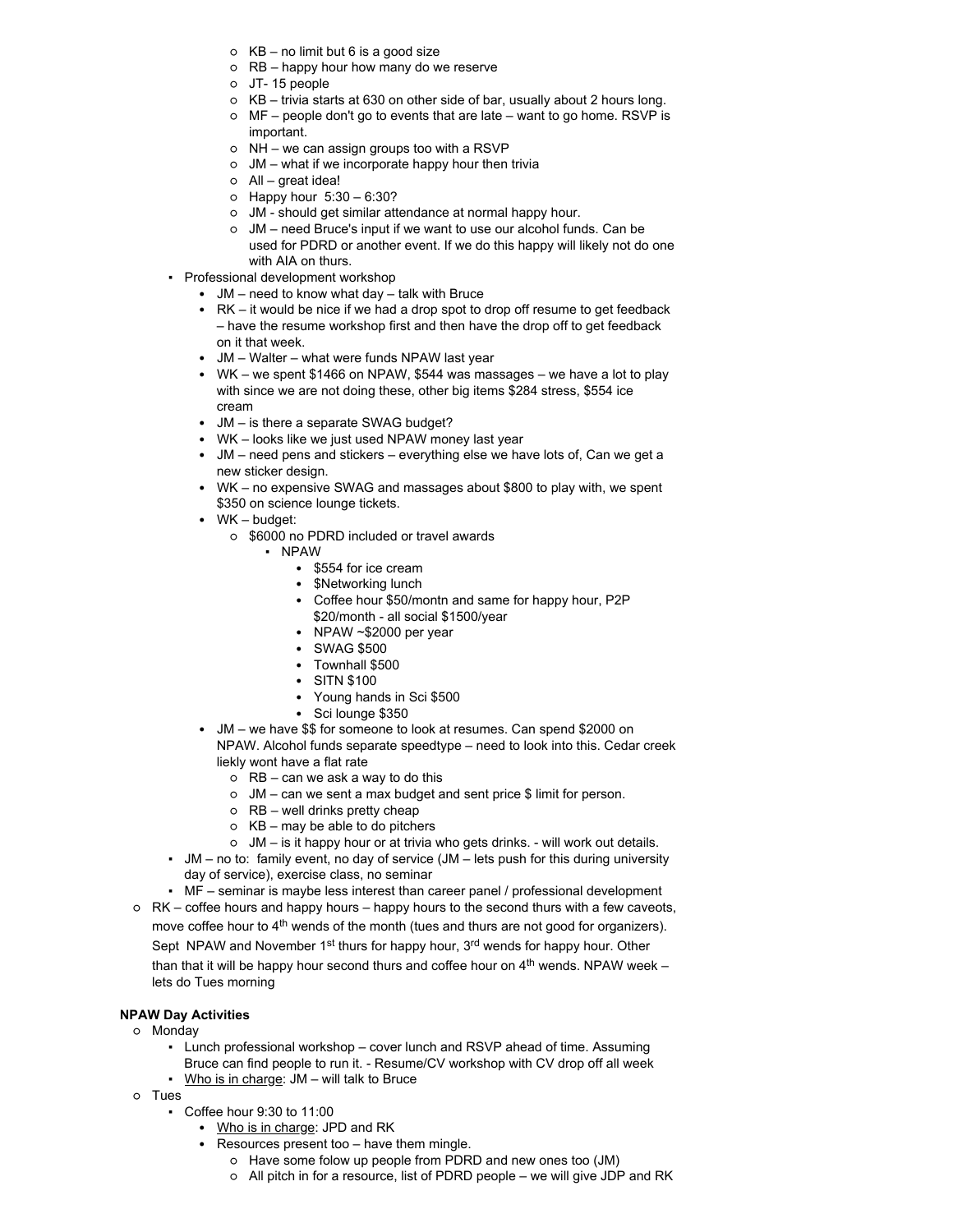- Headshots all day
	- Who is in charge: FH
	- KB lets use someone new.
	- JM does bruce pay for it? How much? Need to talk to Bruce
	- MF seemed like bruce was okay with changing it.
	- JM anyone know a photographer
	- FH knows a photographer in vivarium
	- JM need someone who knows how to do headshots
	- JM we need a dif room, slightly bigger room
	- NH maybe by hensel phelps where computer rooms are?
	- RB may know some people who do professional linked in headshots.
- Wends block party, happy hour, trivia
	- Who is in charge:
		- KB trivia
		- All hands on deck 3 people at all times
		- Wheel NH and MF
		- Sign up sheet Jenn
		- Happy hour JDP and RK
		- Alcohol all yes! Only postdocs.
		- Alcohol JM/JT form needs to be filled out today.  $JT -$  will someone have to put it on personal card? JM - yes
- o Thursday -
	- Career panel (MF and WK help find people)
		- KB has a MSL who will do it
		- JM in morning and afternoon
		- MF how many people do we want
		- All : 4-5
		- NH how many careers
		- MF it would be nice to have differnet people esp. From networking breakfast
		- JM Could invite non-career people to our coffee hour more resource stuff ○ MF – financial person great! Interested to come back
			- JM could get international people
		- $\cdot$  2 to 4 end of the day
			- WK earlier or later
			- JM 22 to 4 or 9:30 to 11:30
			- RB both could work with refreshments
			- All lets do the 9:30 to 11:30 lets make an RSVP helps with refresments.
			- JM lets get hensel phelps, invite grad students too
		- We come up with some questions and then have other questions to fill in time ○ HB – may be a good way to introduce to slack channel – have a channel for questions.
		- Lets do 1.5h for career panel and 0.5 h for networking.
		- KB might be able to get a medical writter and soemone who works for a prescription company at a small company in denver.
		- WK I know someone with CU innovations PhD and JD ○ Has come before – can contact again
		- MF at least one international representative, easier for academia but better for outside of academia – lets ask Bruce
		- RB someone who was sponsered by their company for their visa, not one who already had one or who went through marriage.
- Friday ice cream and scavenger hunt end scavenger hunt with ice cream
	- NH favorite and get good friday turn out
	- $\bullet$  JM  $-$  2 hours 1 to 3
	- $\blacksquare$  NH what truck
	- JM im fine with it, we got some coments for lactose free. Are there others that are good?
	- MF there is sweet cow and new zeeland one which is fruit based. Lets compare em's and sweet cows options
	- JM see what has better options and cost
	- Who is in charge:
		- NH and JM scavenger hunt
			- RB also help organize
			- KB award for most creative NPAW activity.
			- JM get this and slack channel up we get a shot
		- JDP and JT ice cream
- a. Need leader for each event *have each listed on each day*.
- 3. Slack channel
	- a. JM we all want this right the big thing we need to think about is mixing in our theme advocacy doesn't have to be us storming parliament, but us building a community to have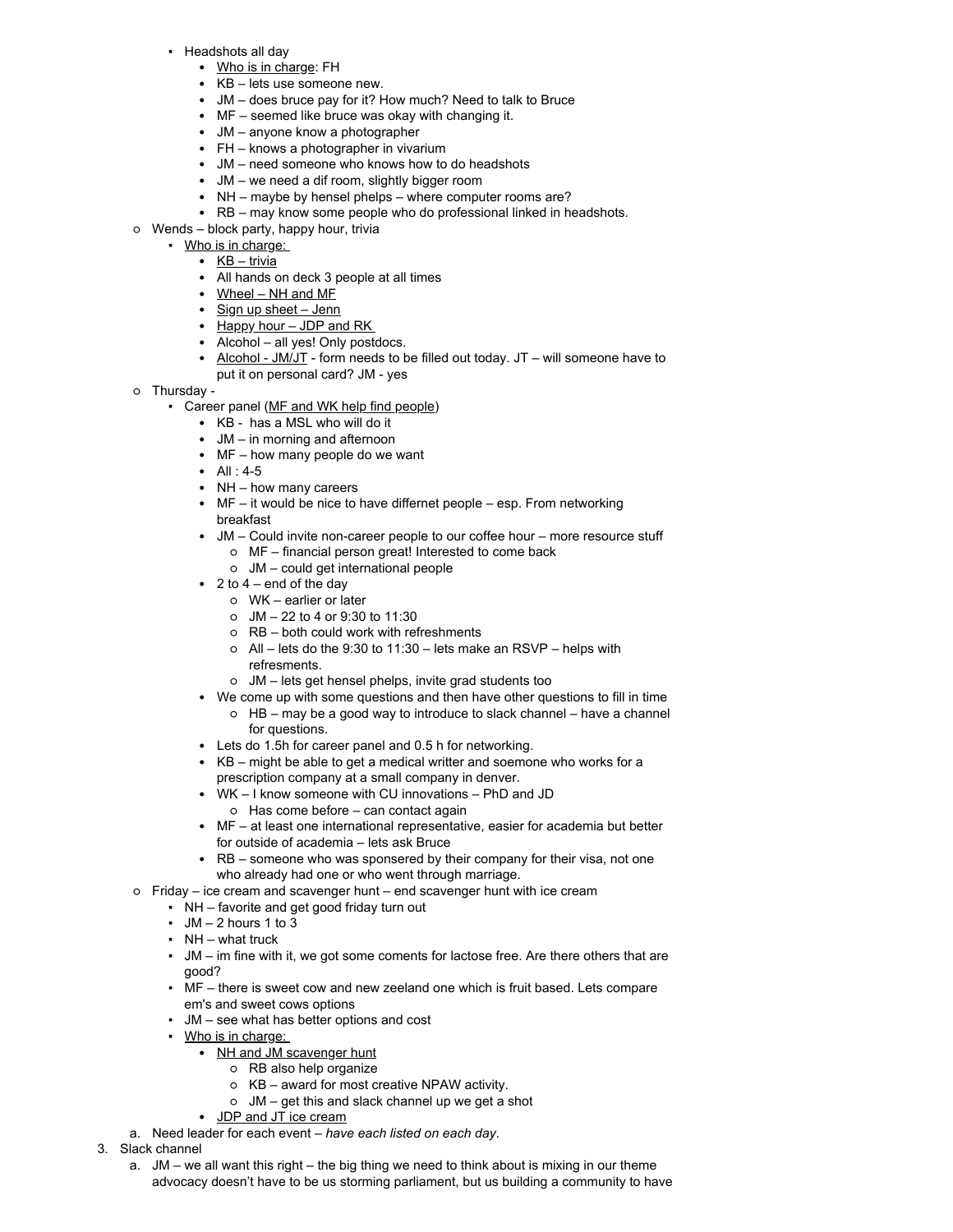a way to help I need this can you help me find it. If we want this to go into PDA conference abstract may need to do a survey pre and post. Pre – survey how connected people feel when you need a reagent where do you go etc. Ask again later in before poster making

- b. NH can get cool metric based on use
- c. JM need to advertise it exists
- d. RB have dept reps talk to their postdocs
- e. MF need a lot of strategies
- f. JM anyone like to make flyers
- g. NH I like to. make a flyer
- h. RB talk to reps
- i. Social media KB (linked in NH)
- j. Digest NH
- k. Bruce send out in career dev email
- l. NH when to make slack channel live before NPAW so we can advertise during then
- m. JM and JT make survey for pre-survey
- n. JM increase participation can afford gift cards or something for survey. Our survey participation is low. Amazon – need to get Betty approval. 2 \$25 dollar
- o. Pre-roll out survey
- p. Advertising
- 4. Does anyone have a smart goal? (can do next meeting since now we have a theme)
	- a. JM Should we wait till next meeting now that we have a theme unless anyone has one, All - yes
	- b. NH "Increase click rate by 25% in Digest"
	- c. RB very few reps show up for dept. reps. So a smart goal to increase attendance may be hard. Should have goals for them – they don't know each other people don't know they are reps, its chaotic. Don't know how often for meetings – bimonthly – set goals like meet who is in your dept. Another thing reps have to be there for certain number of meetings per year to be a rep. Need guidelines or we will loose rep program.
	- d. MF we have people who have never come. See if they are still interested.
	- e. KB reps have a social committee we are supposed to have a summer pizza party or something. KB will follow up on this. This would be paid for by the PDA so every one invited as meet and greet.
	- f. MF need to change dept. rep mentality we should be proud to be rep. Have to apply for it, make it something nice you are chosen to do this
	- g. RB reps should not just be line on CV, open it up to others, get people willing to do it.
	- h. JM can we get reps more involved in advocacy they should be talking to the most people, same with P2P (Start up in Sept.)
	- i. RB for seminar series we send out email how about we get reps invovled in this process.
	- j. NH in digest add a link to find your dept rep here follow up with RB and JT.
		- i. MF need to get up to date first
	- k. JM in the charter it says we (exec) cant miss three meeting in a row this is a lot. Can make something like this for reps. Maybe in bi-monthly – have to be at 4/6 meetings.
	- l. JM when we change charter increase exec attendence requirements. If you cant make it to meetings tell someone! RB – send a proxy!
- 5. Attendance for council members at PDA meetings? Set a minimum number to attend per year?
	- a. Will probably want to do the same for rep meetings- attendance hasn't been stellar at the past meetings.
	- b. Also want reps to volunteer for PDA events/activities- not much of a show from many reps.
- 6. Other
	- a. MF diversity/international chair this is new
		- i. MF I want to host some sort of career development for internationals maybe career panel, layers for immigration/visa options, maybe work with other groups – AIR, maybe get an education week up and going.
		- ii. NH I would like to know more as a non-international
		- iii. MF yes this is something we want to do, would be helpful for everyone.
		- iv. JM fits into advocacy theme.
		- v. MF should not cost a lot of money
		- vi. The PDA donated \$150 to AIR
	- b. JM maybe exclude ourselved from somethings like POTM, people get worried about bias
		- i. Add soemthing to website how its picked and to digest
		- ii. JM from survey PDRD people think its rigged, which they are not. Need to be more clear about how we are choosing people who selects winners etc. Make it transparent.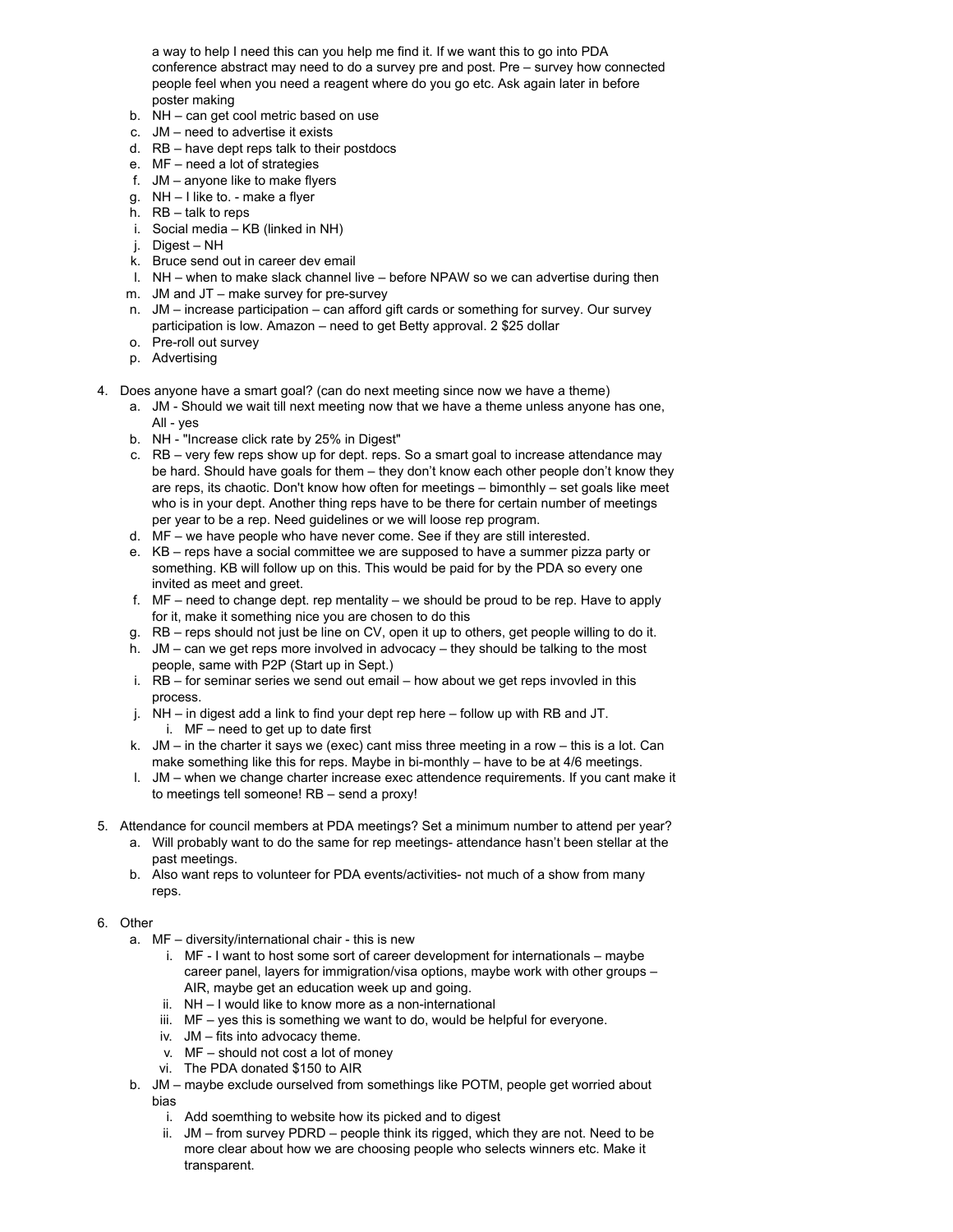- c. Travel awards MB working on fixing dates, website (Add filter to only let you apply if you have a conference in the designated dates), providing feedback.
	- i. MB also updating email list for reviewers, working on this and working on getting the scores at least to postdocs applying.

# **Action Items From Current Meeting:**

# **General Action Items:**

Set SMART goals - for the PDA and all individuals

- **Will be completed by next meeting so they are on theme**
- Slack channel for postdocs start with resource sharing, general, and random channels. Need to include appropriate language to ensure we are not liable for what is posted. Need to identify who is in charge of this initiative
	- **JT/JM will prepare disclaimer statement , pre-post survey**
- PDRD Co-Chair **See if there is any interest at PDRD wrap up meeting next week**

# **NPAW Related:**

- NPAW event you are in charge get it done! *See detailed to do items below* **Monday:** Lunch Time Professional Development Workshop - CV/Resumes. Have feedback on CV/Resumes during rest of week
	- **In charge: JM**
		- JM Talk to Bruce to see if this is feasible
	- Reserve room

**Tuesday:** Coffee Hour 9:30 - 10:30, Headshots all day

**In charge:**

# **Coffee Hour - JDP/RK**

 $\Box$  JDP/RK - find resource representatives to have at coffee hour

# **Headshots - FH**

- FH Talk with Bruce about how pays for these/ how much they cost
- FH Look into finding a new photographer/picture location
- **Wednesday:** Block party, happy hour, and trivia

# **In charge:**

# **Block Party - JM**

- JM make a sign up sheet for people manning table (3 at all times)  $\Box$
- NH/JM wheel with questions/prizes
- Make Survey (paper) to have postdocs fill out to help guide our advocacy goals for the year
- $\Box$  Make handouts for NPAW/block party for where to find resources and QR codes to find them / MF and KB will coordinate to find where resources are on the website and then make flyers with QR codes for block party table
	- KB and MF will take lead on
- $\Box$  Reach out to project bridge to see if they are using their tent for the block party - if not will use NH tent
	- NH ask Erin
- $\Box$  Order pens and stickers
- **-** Heather will order
- $\Box$  Make SWAG inventory
	- JT/JM will make inventory

#### **Happy Hour - JDP/RK**

JM/JT - Pay for alcohol? Touch Base with BM about funds and fill out alcohol form

# **Trivia - KB**

- $\Box$  Get in touch with trivia guy to find out logistics
- $\Box$  Make RSVP signup
- **Thursday:** Career Panel

# **In charge: MF and WK**

- Find panelists 4-5, one international
- Make RSVP (to help with refreshments)
- Put together refreshment order
- Reserve Hensel Phelps
- Invite grad students in addition to postdocs
- Coordinate question generation slack channel?
- **Friday:** Ice Cream Truck and Scavenger Hunt

#### **In charge:**

- **Ice Cream: JDP and JT**
- Book Truck / Reserve Space

**Scavenger Hunt: NH and JM**